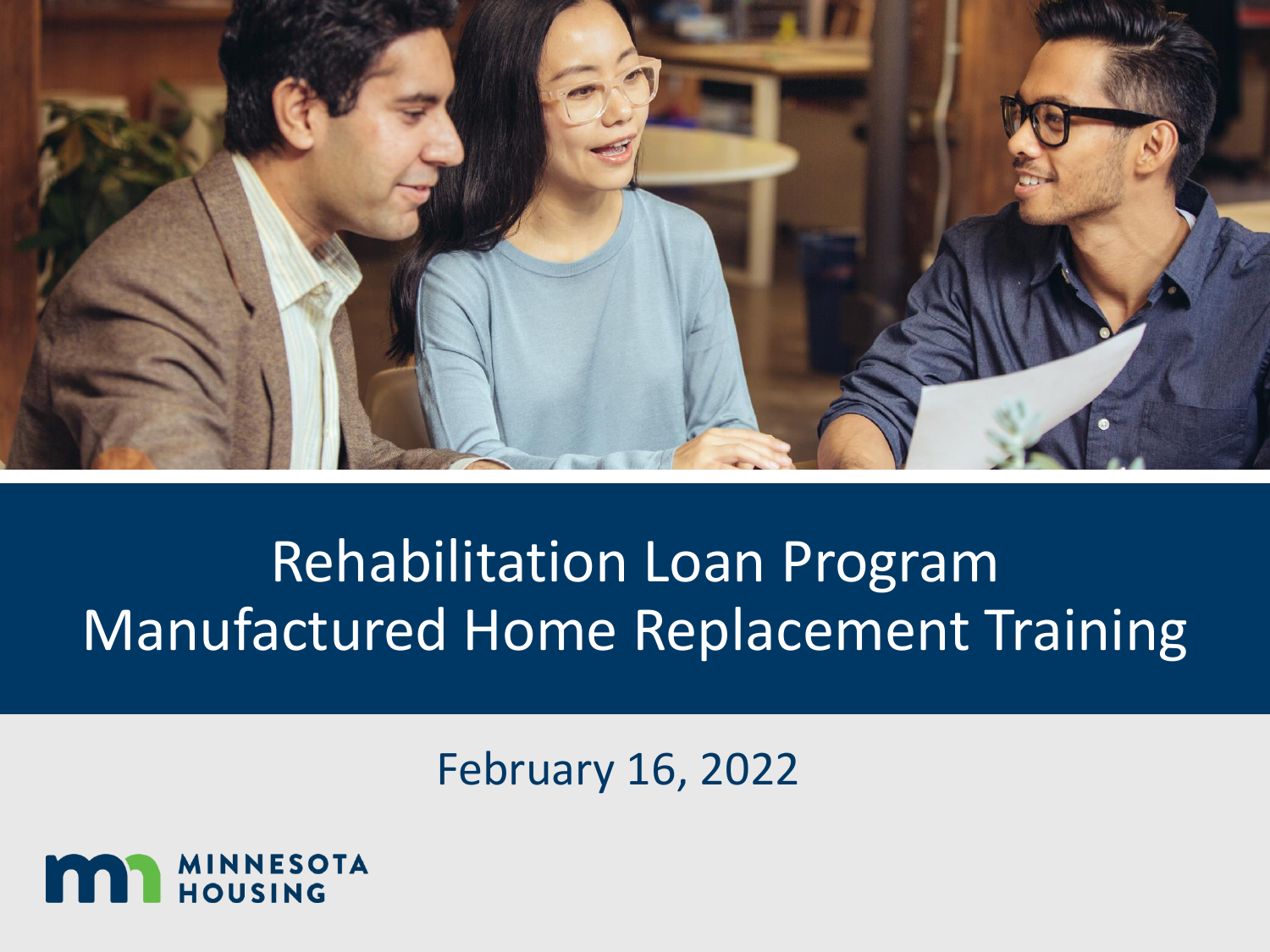### Agenda

- ❑ Approved Recommendations
- ❑ Manufactured Home Replacement
	- ❑Intake Process
	- ❑Loan Processing and Loan Close Process
	- ❑Post Closing and Installation Process
- ❑Q & A
- ❑Document Overview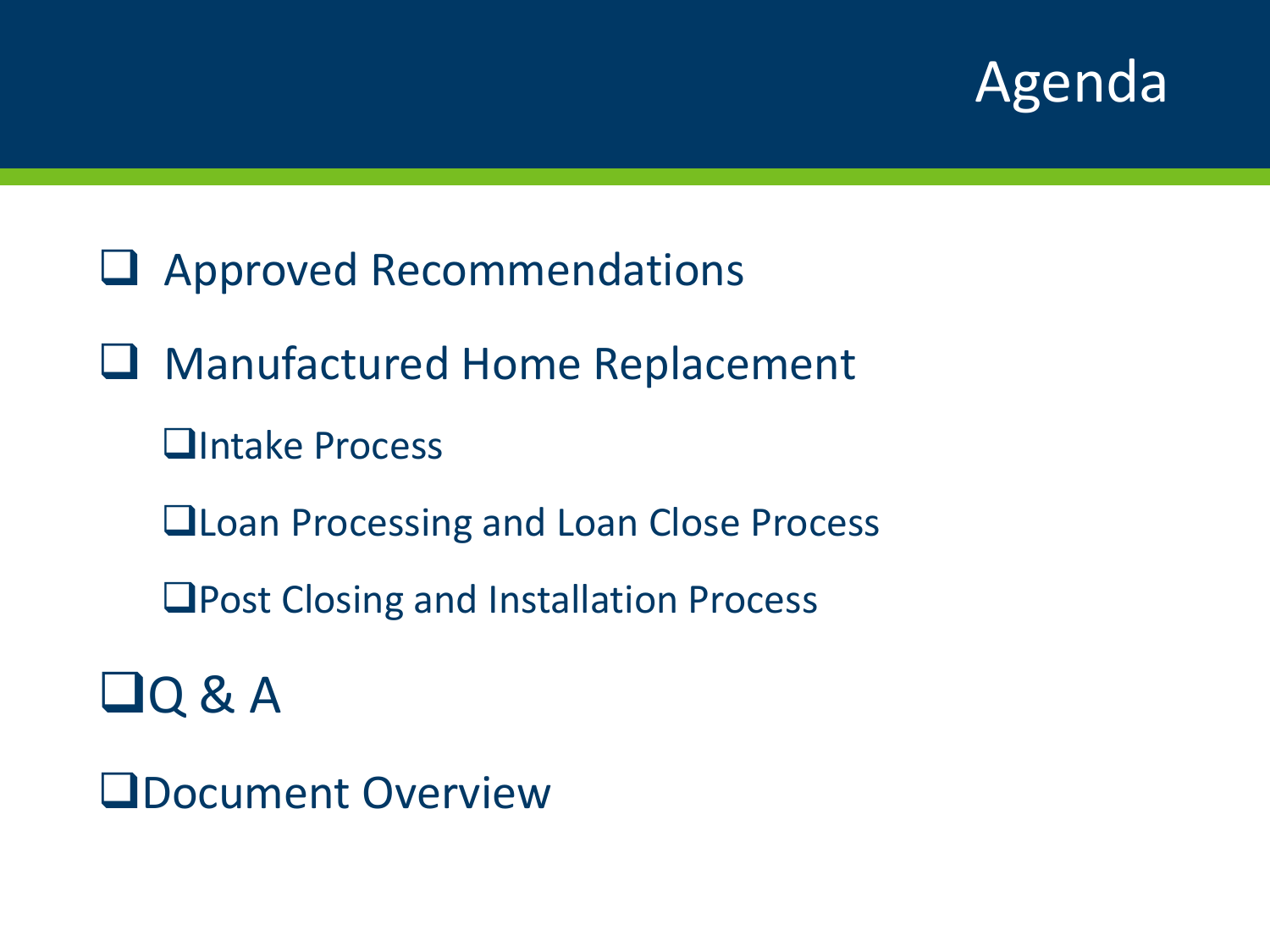## Our Mission



Housing is the foundation for success, so we collaborate with individuals, communities and partners to create, preserve and finance housing that is affordable.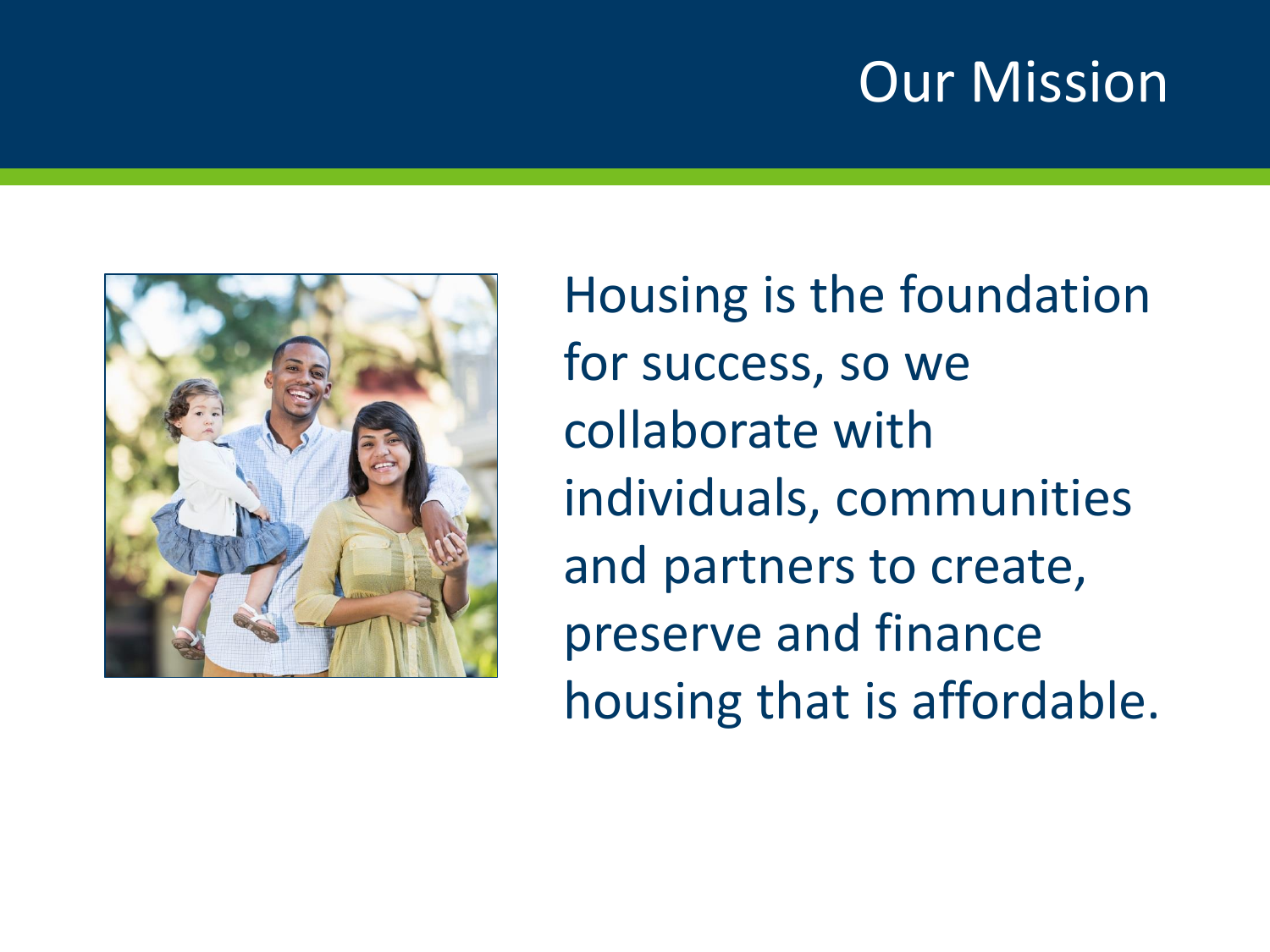



# Approved Recommendations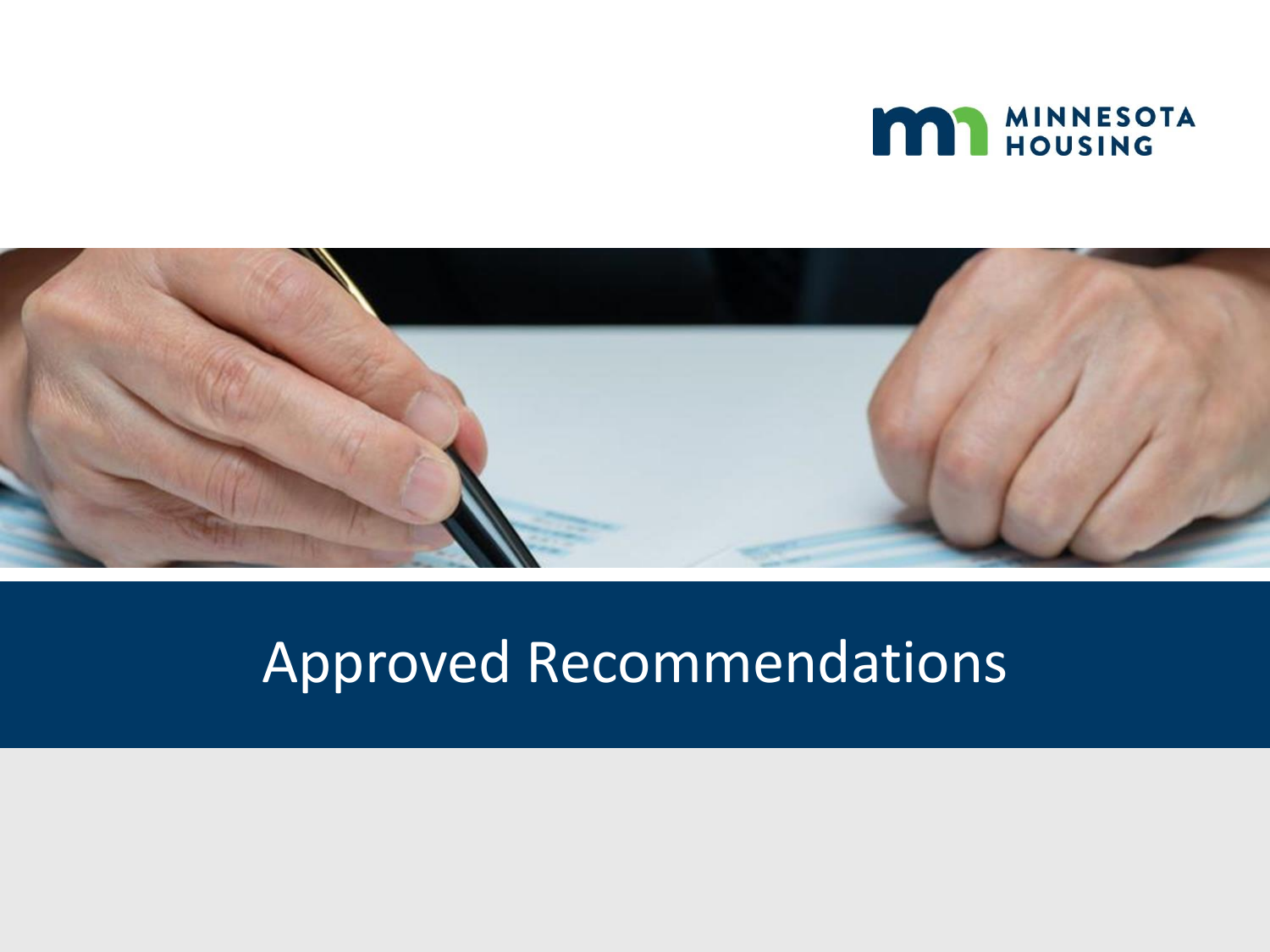## Approved Recommendations

In December 2021, Minnesota Housing's Board approved changes to the RLP Program that include:

- Eligible uses
	- Allowing for Manufactured Home Replacement

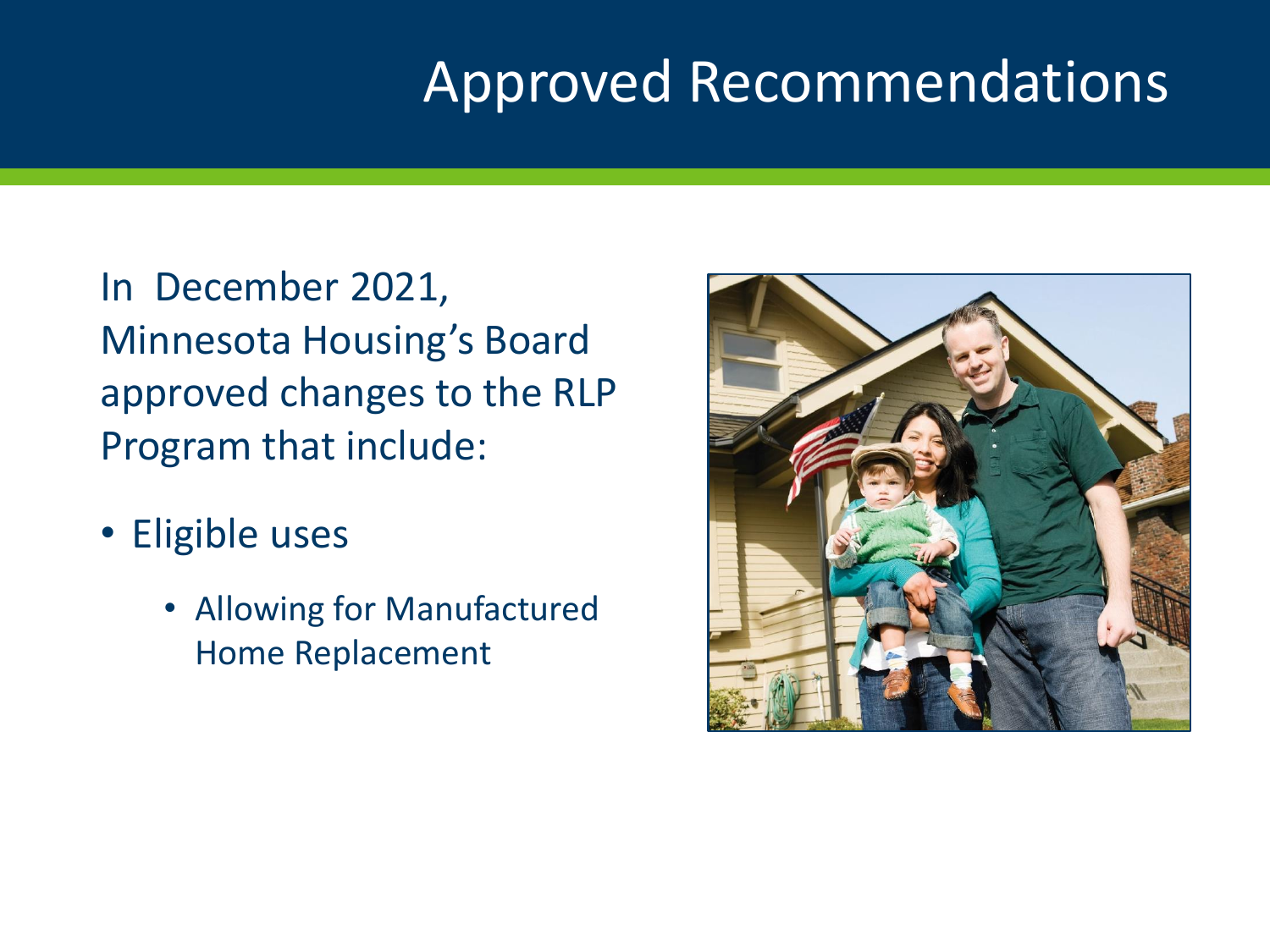



# Manufactured Home Replacement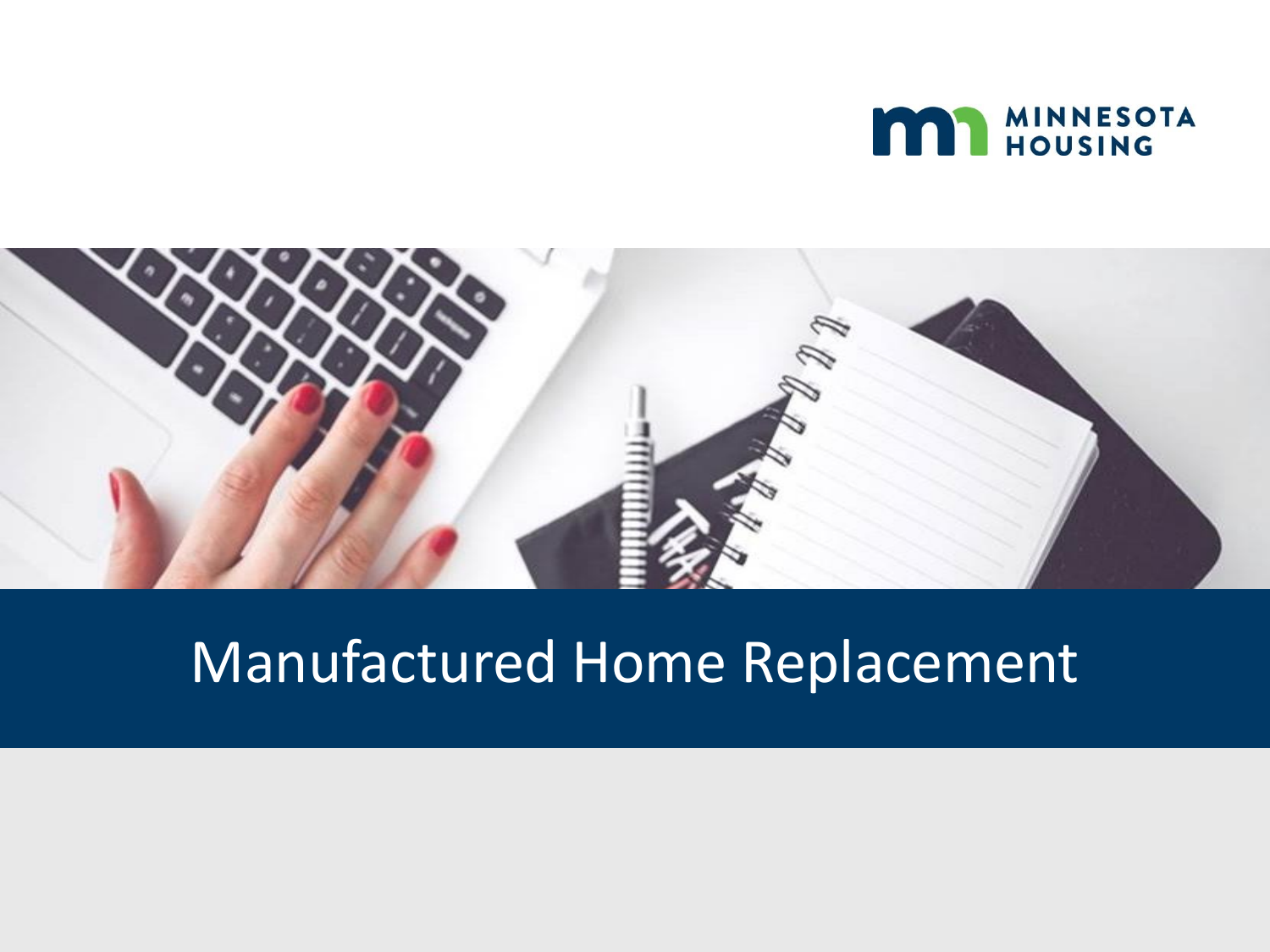## Manufactured Home Replacement

- HUD Manufactured Home Construction and Safety [Standards \(National Manufactured Housing Construction](https://www.hud.gov/hudprograms/mhcss) and Safety Standards Act of 1974 (42 U.S.C. 5401-5426).
	- [Regulations are at 24 CFR parts 3280, 3282, 3284, 3285, 3286,](https://www.ecfr.gov/current/title-24/subtitle-B/chapter-XX) 3288, and 3800)
- [HUD Model Manufactured Home Installation](https://www.ecfr.gov/current/title-24/subtitle-B/chapter-XX/part-3285)  Standards 24 CFR Part 3285
- [Minnesota Statute 327:32](https://www.revisor.mn.gov/statutes/2020/cite/327.32/pdf)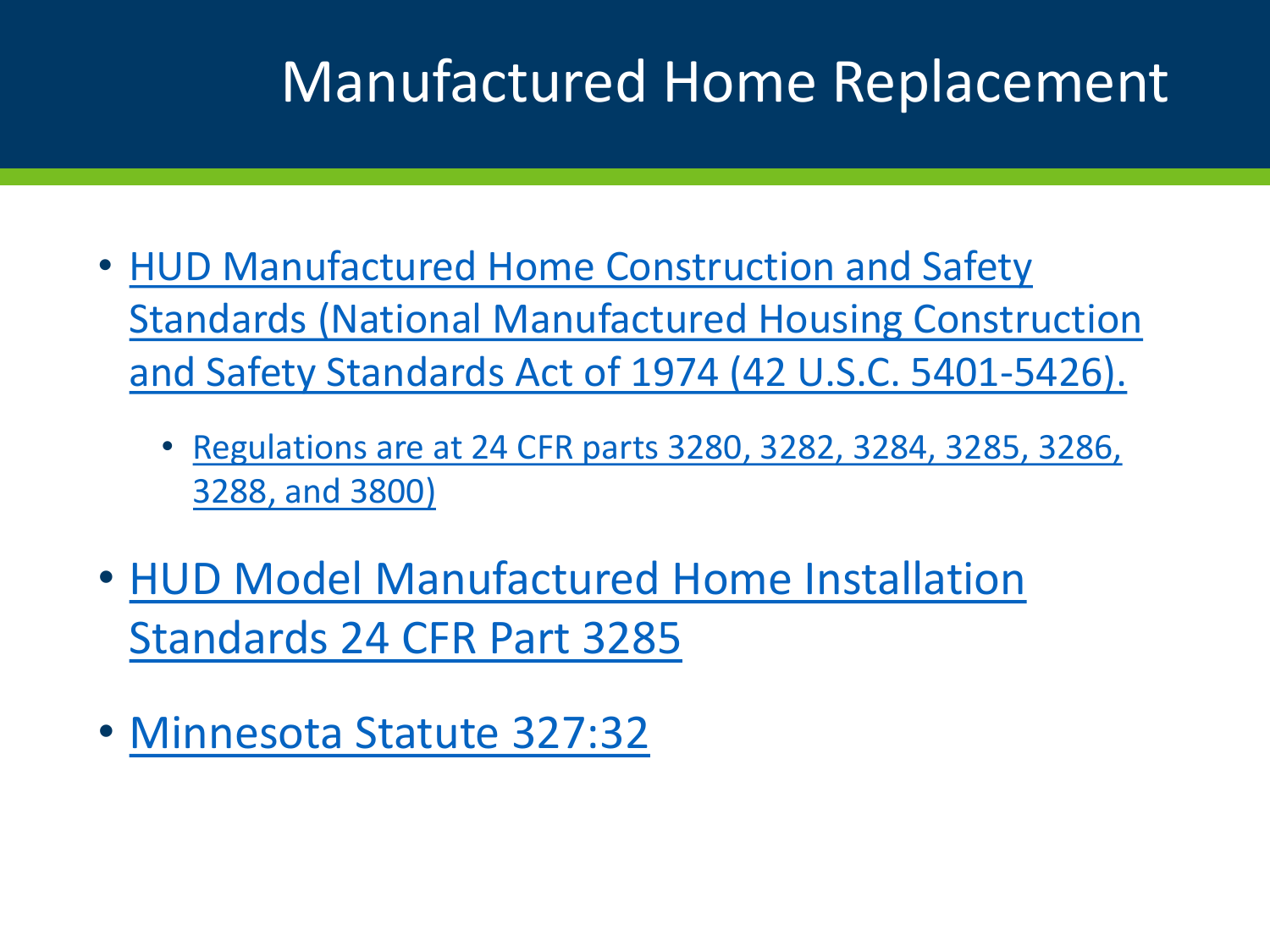### Manufactured Home Replacement

#### • RLP Program Manual Section 5.13

#### 5.13 Manufactured Home Replacement

Eligible uses for Manufactured Home replacement include but are not limited to:

- Purchase of a replacement Manufactured Home that is free of deficiencies that would affect the safety, habitability, and livability of a home;
- The following are eligible uses only if a replacement Manufactured Home is purchased:  $\bullet$ 
	- Demolition and removal of the existing Manufactured Home;  $\circ$
	- Transportation and installation of a replacement Manufactured Home; and  $\circ$
	- Utility connections of replacement Manufactured Home.  $\circ$

The replacement Manufactured Home must be in compliance with all applicable federal, state, county and municipal manufactured home safety and construction codes, regulations, or other public standards including the Minnesota Manufactured Home Building Code.

Manufactured Home replacement must be completed, including installation and utility connections of the replacement manufactured home within 6 months of loan closing unless the Lender provides a good cause for the extension as determined by Minnesota Housing and Minnesota Housing issues a written extension.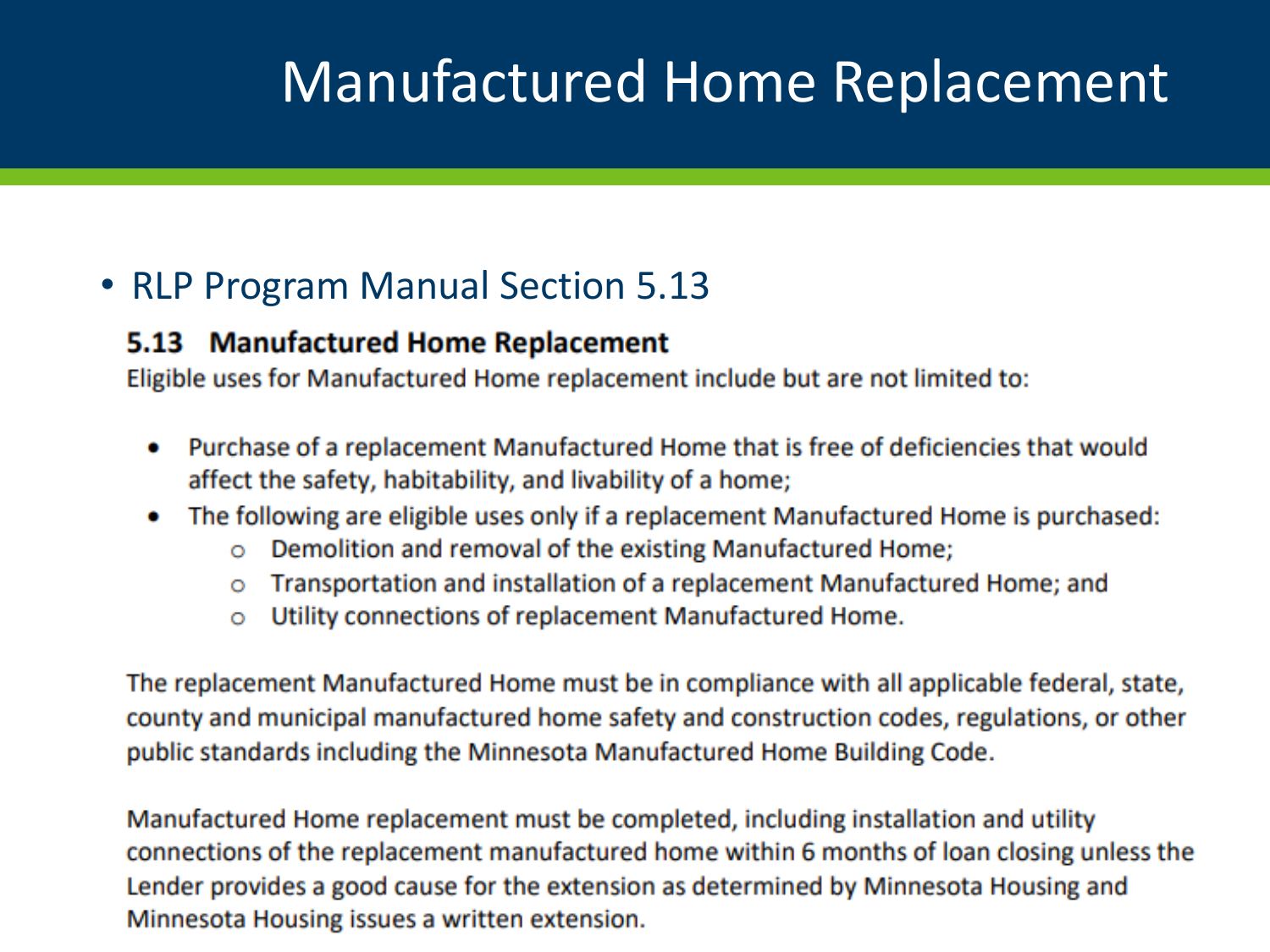### Intake Process

- Identifying Replacement Property
- Eligibility Criteria/[Borrower Application](http://www.mnhousing.gov/get/MHFA_011706)
- [RLP Homeowner Agreement for Manufactured](http://www.mnhousing.gov/get/MHFA_260727) Home Replacement
- Purchase Agreement/Intent to Purchase
- Notice of Manufactured Home Replacement
- [Notice of Compliance Form](https://www.revisor.mn.gov/statutes/2020/cite/327.32/pdf)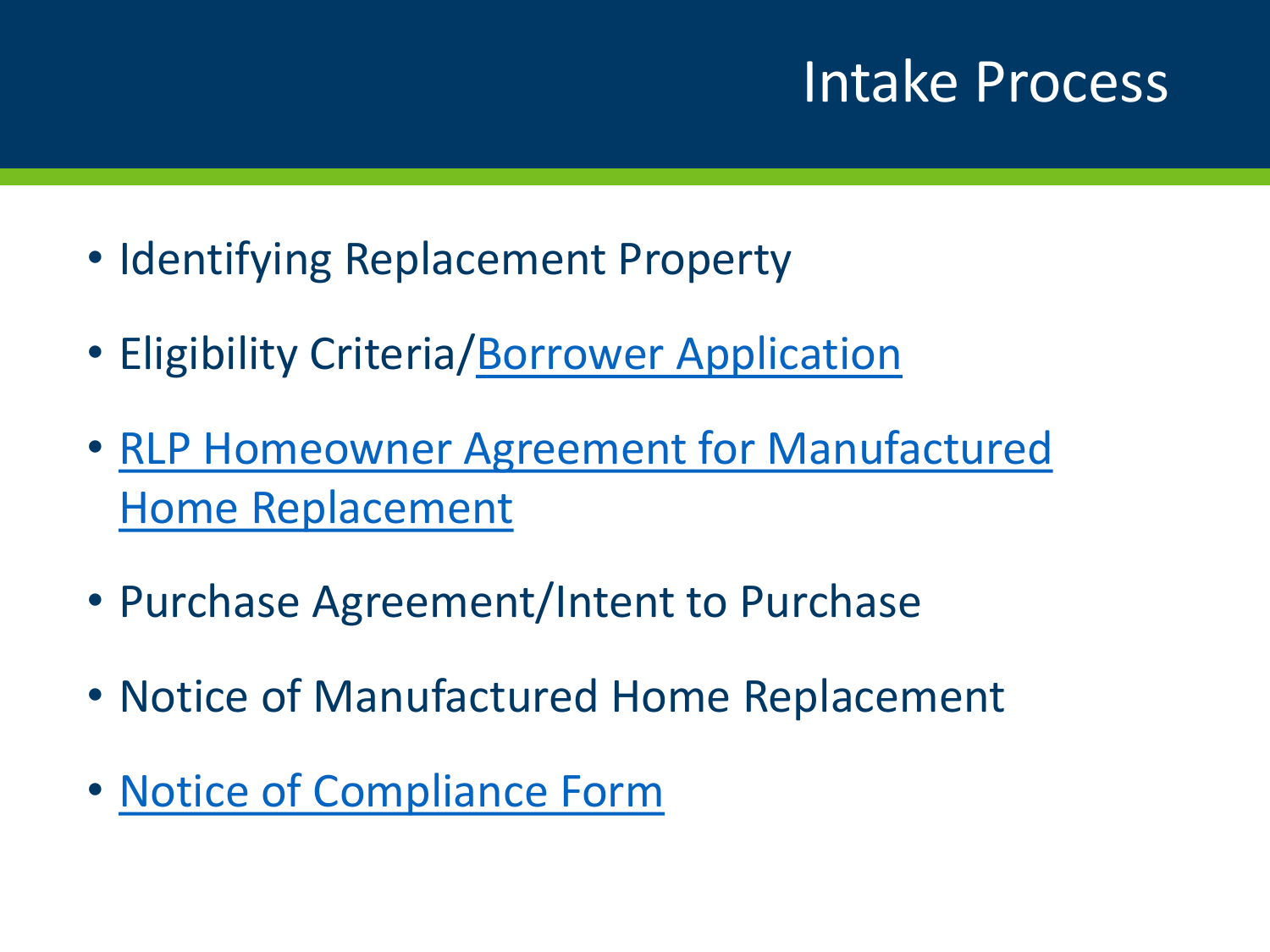# Loan Processing and Loan Closing

- Loan Commitment System
- Loan Submission Worksheet
- RLP Loan Closing
- Loan Disbursement
- Loan Transmittal Worksheet

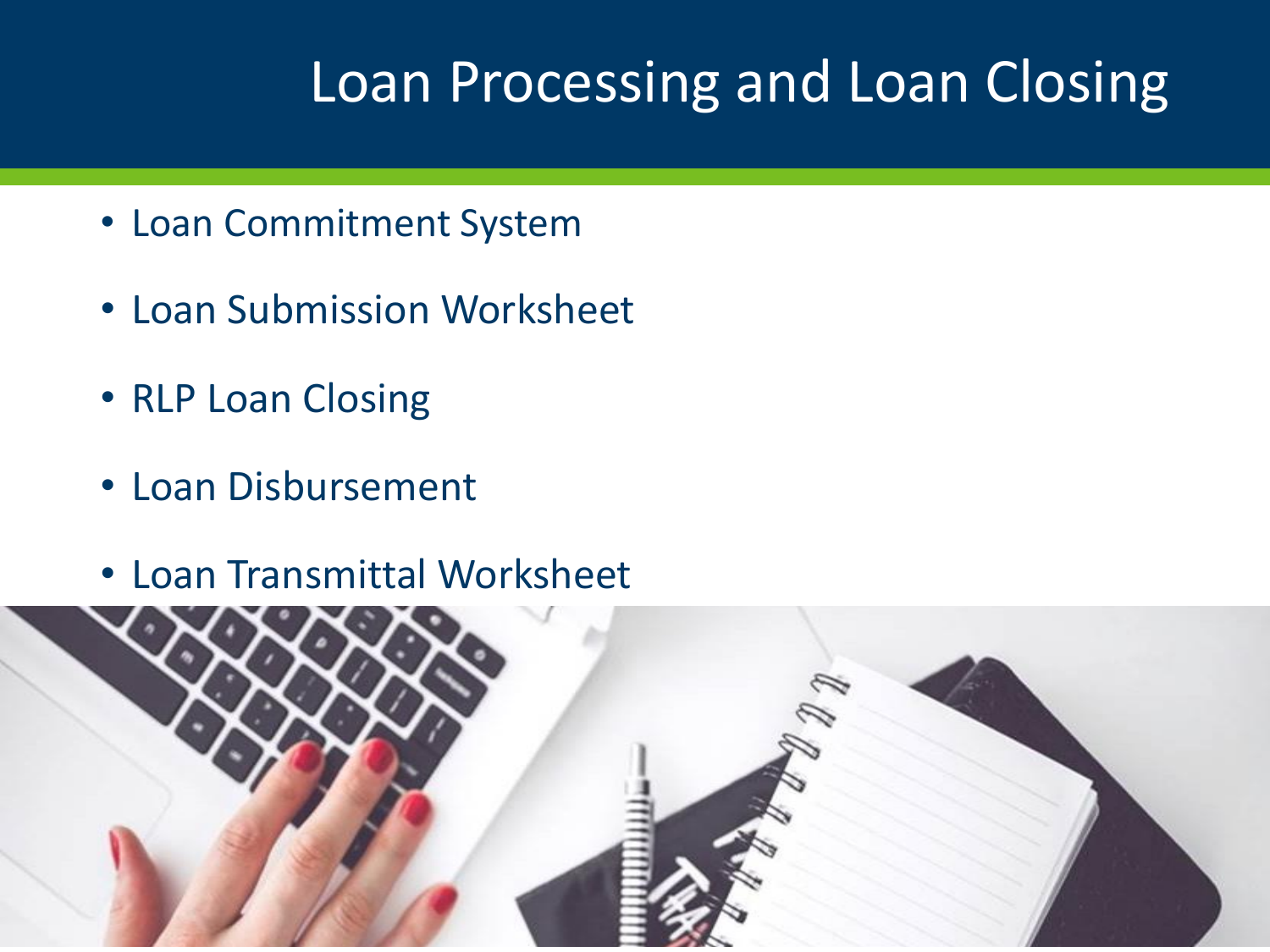## Post Close and Installation Process

- Installation Inspection Report (if applicable)
- Email acknowledgment of acceptance of installation (If applicable)
- 31-Code Compliance Inspection (if applicable)
- Home Warranty (If applicable)
- [Loan File Requirements Checklist](http://www.mnhousing.gov/get/MHFA_012087)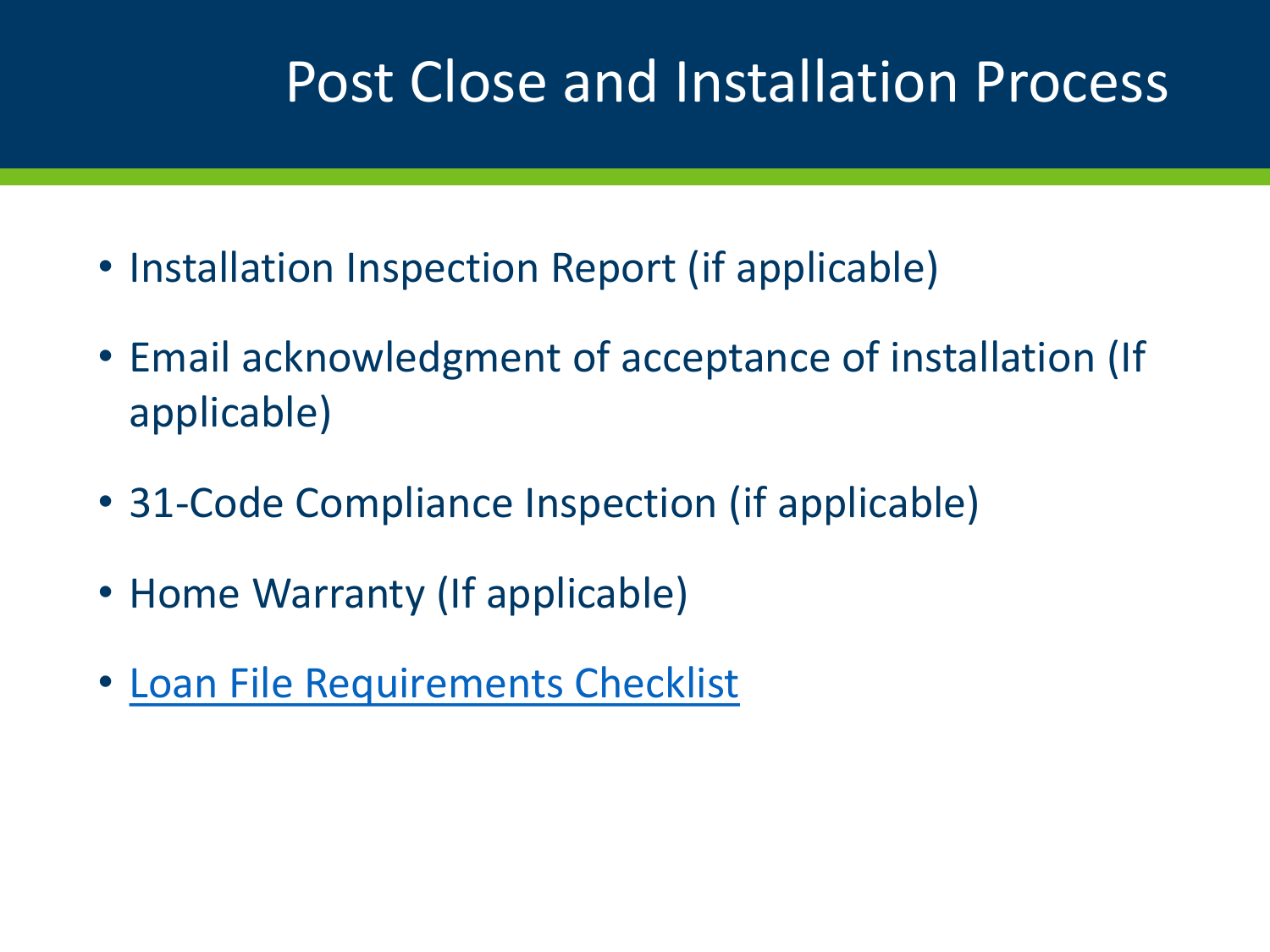



# Questions | Discussion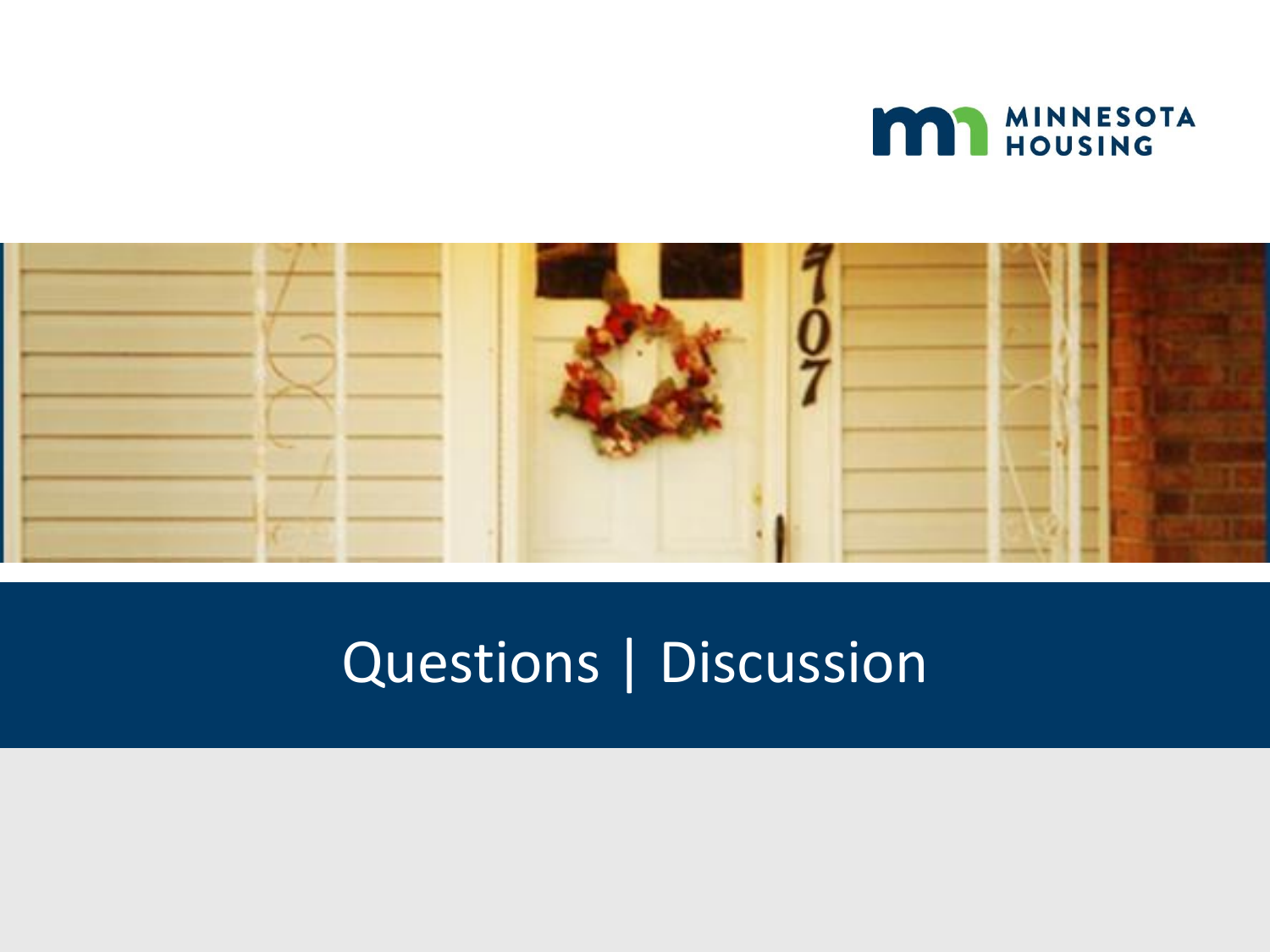



# Document Overview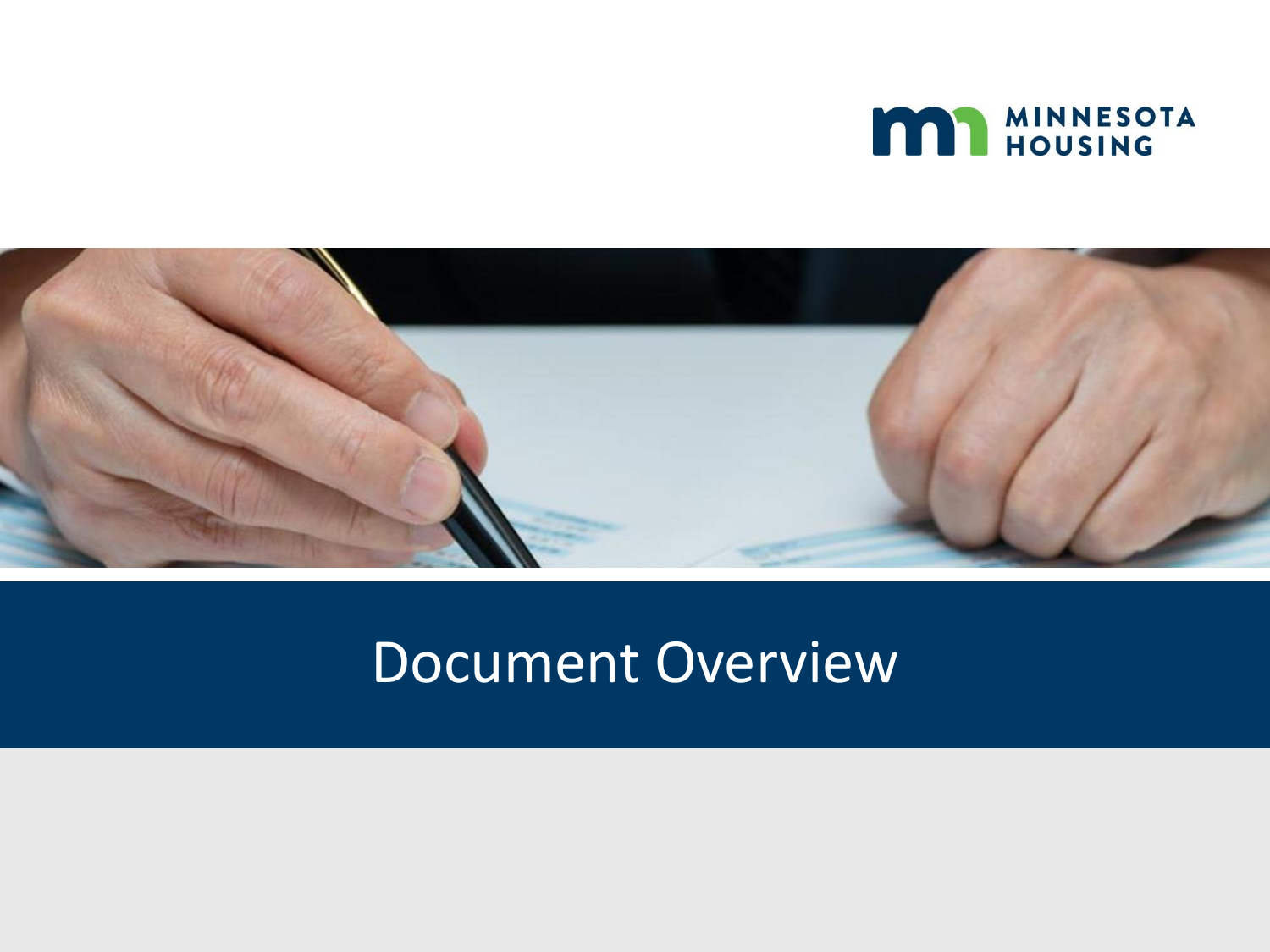### Document Review

- Purchase Agreement/Intent to Purchase
- Notice of Manufactured Home Replacement
- [Installation Compliance Form](https://www.revisor.mn.gov/statutes/2020/cite/327.32/pdf)<sup>\*</sup>
- Installation Inspection Report \*
- Email acknowledgment of acceptance of installation\*
- 31-Code Compliance Inspection (if applicable)
- Home Warranty (If applicable)

\*If the Manufactured Home is being replaced on Tribal Land, please contact Minnesota Housing